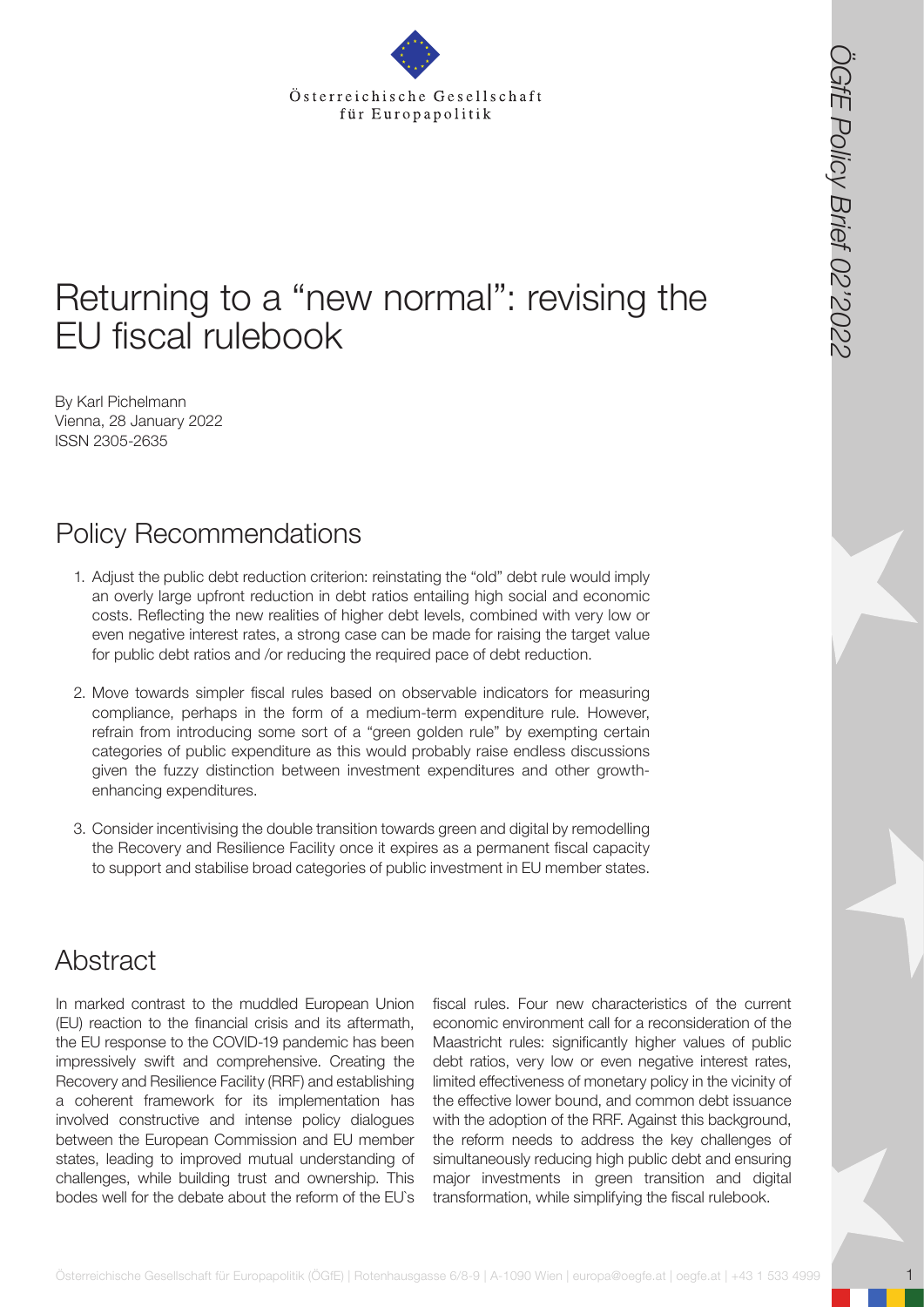

# Returning to a "new normal": revising the EU fiscal rulebook

#### **1. Boosting recovery and resilience: NextGenerationEU and the Recovery and Resilience Facility**

2020<br>
2020 Contribute Gesellschaft für Europapolitik (ÖGfE) | Rote Hammel EFF i illust i Vast<br>
2020 Contract für Europapolitik (ÖGfE) | Rote Hammel EFF i illust i Vast<br>
2020 Contract für Europapolitik (ÖGfE) | Rote Hammel In marked contrast to the muddled European Union (EU) reaction to the financial crisis and its aftermath, the EU response to the COVID-19 pandemic has been impressively quick and comprehensive. The swift activation at the EU level of the 'general escape clause' of the Stability and Growth Pact (SGP) in March 2020 allowed EU member states to undertake measures to deal adequately with the crisis, while departing from the budgetary requirements that would normally apply under the European fiscal framework<sup>1</sup>. Additionally, backed by the  $EU$  SURE<sup>2</sup> instrument, member states provided strong support to business and workers, notably through large scale short time working schemes and substantial liquidity support to firms. Together with the working of normal automatic stabilisers in times of recession led to a strong increase in headline deficit and debt ratios, with the EU aggregate general government deficit rising from a historically low of around 0.5% of gross domestic product (GDP) in 2019 to around 7% in 2020.<sup>3</sup>

The European Central Bank (ECB) complemented the fiscal response with a broad set of monetary policy measures, in particular the establishment of the Pandemic Emergency

Purchasing Programme (PEPP) initiated in March 2020. The PEPP is a temporary asset purchase programme of private and public sector securities, with net purchases running until March 2022. The ECB´s Governing Council decided to increase the initial €750 billion envelope for the PEPP by €600 billion on 4 June 2020 and by €500 billion on 10 December, for a new total of €1,850 billion.

#### *"In the third quarter of 2021, output and unemployment in the EU were virtually back to their pre-crisis levels, although the pace of recovery is uneven across countries."*

Thus, the strategic interaction between fiscal and monetary policy to counter the economic fallout from the pandemic played out much smoother than in the wake of the financial crisis 12 years ago. Indeed, this joint and coordinated policy response was successful: the economic impact of the crisis on workers and firms has been far less severe than originally anticipated. In the third quarter of 2021, output and unemployment in the EU were virtually back to their pre-crisis levels, although the pace of recovery is uneven across countries.

The EU's long-term budget, coupled with NextGenerationEU (NGEU), the temporary instrument designed to boost the recovery, will be the largest stimulus package ever financed in Europe. A total of more than  $€2$  trillion in current prices (€2018 billion, to be precise) will help rebuild a post-COVID-19 Europe. It will be a greener, more digital and more resilient Europe. Looking forward, the newly created EU Recovery and Resilience Facility (RRF) will promote an investment-rich recovery and growth-enhancing reforms by providing €338 billion in non-repayable support and up to €386 billion in loans (in current prices) throughout the period to 2026.

<sup>1)</sup> [https://eur-lex.europa.eu/legal-content/EN/TXT/?qid=15911](https://eur-lex.europa.eu/legal-content/EN/TXT/?qid=1591119459569&uri=CELEX%3A52020DC0123) [19459569&uri=CELEX%3A52020DC0123](https://eur-lex.europa.eu/legal-content/EN/TXT/?qid=1591119459569&uri=CELEX%3A52020DC0123)

<sup>2)</sup> Support to mitigate Unemployment Risks in an Emergency (SURE).

<sup>3)</sup> The European Commission has also helped to counter the socio-economic impact of the pandemic by putting in place the most flexible state aid rules ever in the EU to save jobs and companies. Moreover, at the Community level, the European Stability Mechanism (ESM) and the European Investment Bank (EIB) moved to make additional support facilities available.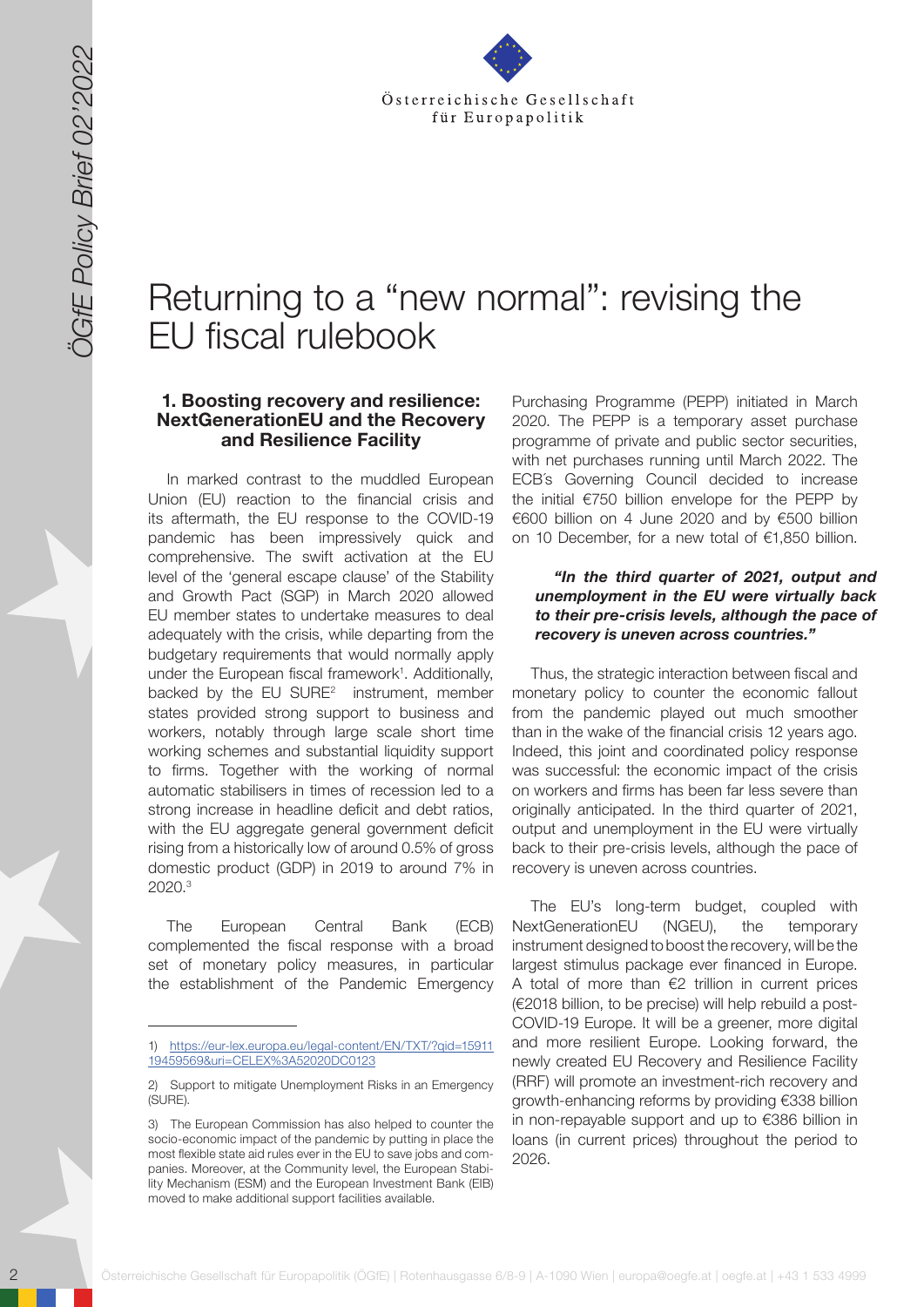

#### *"The EU's long-term budget, coupled with NextGenerationEU (NGEU), the temporary instrument designed to boost the recovery, will be the largest stimulus package ever financed in Europe."*

**Osterreichische Gesellschaft für Europapolitik (Cffe) | Rotenhausgasse 6/8-9 | A-1090 Wien | Europapolitik (ÖGfE) | Rotenhausgasse 6/8-9 | A-1090 Wien | Europapolitik (ÖGfE) | A-1090 Wien | Europapolitik (ÖGfE) | Rotenhau** Creating the RRF and establishing a coherent framework for its implementation has involved constructive and intense policy dialogues between the European Commission and EU member states, leading to improved mutual understanding of challenges, while building trust and ownership. However, it should be acknowledged that this impressive cooperative effort has only been possible due to the absence of the deeply rooted moral hazard considerations that overshadowed the EU response to the financial crisis. In a sense, the pandemic unfolded behind Rawls´s veil of ignorance and, thus could not be framed as anyone´s fault. But obviously, insights gained from the functioning of the RRF framework – put bluntly, making it a success – will be extremely relevant for the broader economic governance of the Union. In particular, the implementation experience with the RRF will be highly pertinent for the debate on reforming the EU fiscal rulebook.

### **2. Returning to a new normal: revising the EU fiscal rulebook**

The Maastricht fiscal architecture relies on limits for debt and the general government deficit. The reference values used are 3% for the deficit and 60% for the debt, both in terms of GDP. These reference values are not specified in the body of the Treaty. Instead, they are defined in an annexed protocol. These "reference values" are considered as pertinent in monitoring developments of public finances by the European Commission, with a view to identifying "gross errors" in the conduct of fiscal policy. However, these two reference values have no solid ground in either theory or empirical evidence. No such a claim was made at the time (or ever). If anything, one could point out that with a deficit of 3% and nominal GDP growth of 5% (not unrealistic some 30 years ago) public debt would stabilise at 60% (approximately the average value of debt of the Maastricht-12 in 1992).

### *"The rulebook has grown increasingly complex with a multitude of indicators – often based on unobservable variables – hard to understand even for the informed insider."*

Since the Maastricht Treaty and the adoption of the secondary legislation in 1997, the European fiscal rules have been constantly revised (without Treaty changes), notably through changes in the secondary legislation in 2005, 2008 and 2011, as well as various interpretative changes, such as those announced in the "Communication on the review of the flexibility under the Stability and Growth Pact" in 20154 . The rulebook has grown increasingly complex with a multitude of indicators – often based on unobservable variables – hard to understand even for the informed insider. In particular, the debt criterion has gained more prominence by introducing an explicit reference value for the pace of debt reduction towards the target value. But overall, the underlying framework has remained the same, and the 3% and 60% criteria are still the most salient feature of the SGP.

However, we no longer live in a Maastricht world and already in February 2020 the European Commission started fresh discussions on the contours of a revised EU fiscal framework. The debate had been on hold since the outbreak of the COVID-19 pandemic, but in autumn 2021 the reform discussion was relaunched, including a broadbased public consultation. The post-COVID-19 macroeconomic environment is marked by four new characteristics calling for a reconsideration of the Maastricht rules: significantly higher current values of public debts, very low or even negative interest rates, limited effectiveness of monetary policy in the vicinity of the effective lower bound, and common debt issuance with the adoption of

<sup>4)</sup> [https://ec.europa.eu/info/sites/default/files/economy-fi](https://ec.europa.eu/info/sites/default/files/economy-finance/com_2018_335_en.pdf)[nance/com\\_2018\\_335\\_en.pdf](https://ec.europa.eu/info/sites/default/files/economy-finance/com_2018_335_en.pdf)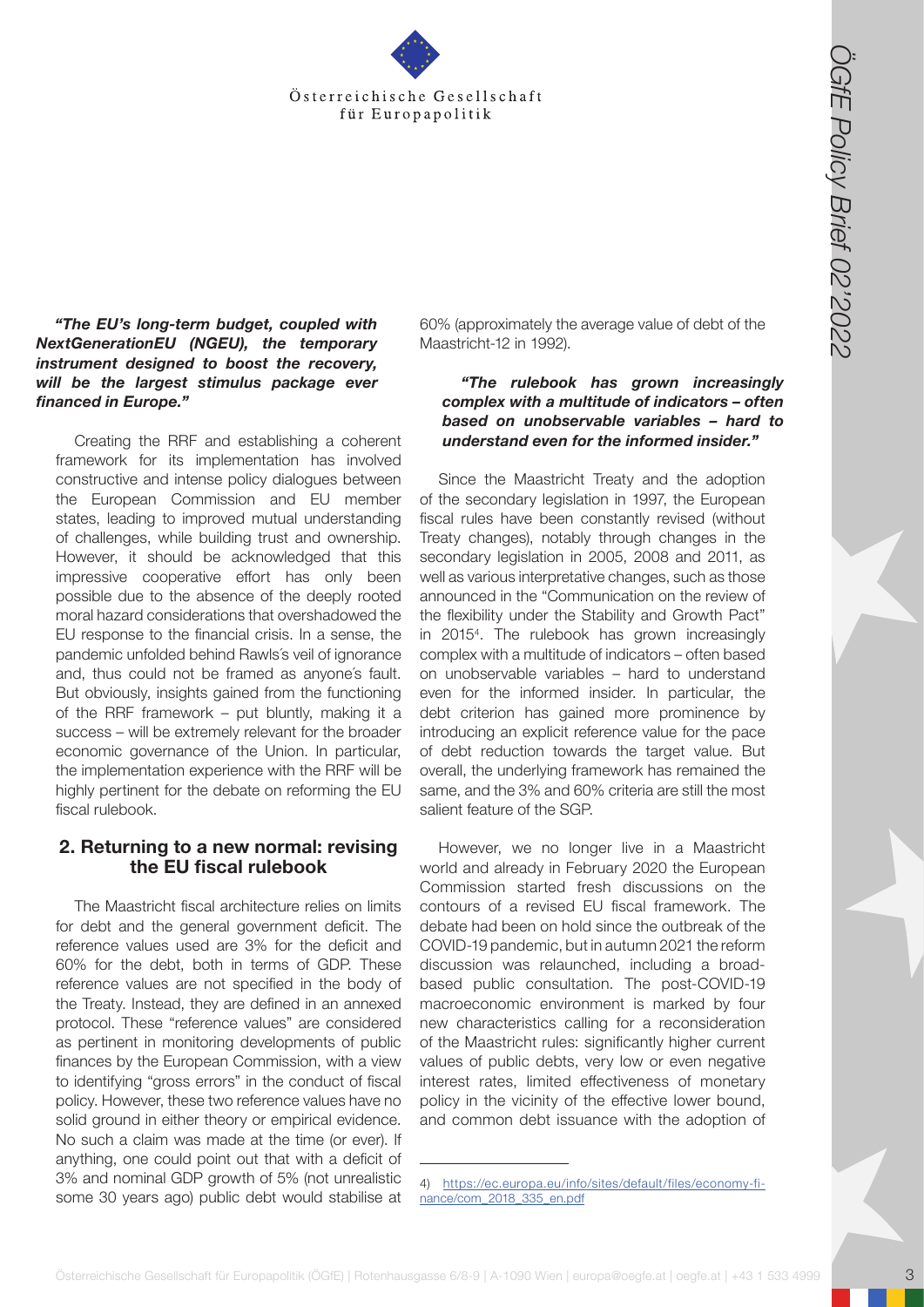

the European recovery plan in 2020. In fact, the EU has swiftly moved to establish a full benchmark yield curve with maturities ranging from three months to thirty years.

*"The French EU presidency and the newly formed German coalition government could now provide additional momentum to the debate."* 



*"However, we no longer live in a Maastricht world and already in February 2020 the European Commission started fresh discussions on the contours of a revised EU fiscal framework."* 

The French EU presidency and the newly formed German coalition government could now provide additional momentum to the debate. Basically, the reform needs to address the key challenges of simultaneously reducing high public debt and ensuring major investments in green transition and digital transformation, while simplifying the fiscal rulebook.

Reducing high and divergent public debt ratios in a sustainable, growth-friendly manner<sup>5</sup> will be a key requirement of returning to new normal. In 2020, the aggregate debt-to-GDP ratio of the EU rose by over 13 percentage points, reaching around 92% (100% in the euro area). More than half of the EU member states recorded a debt above 60% of GDP, with Greece standing out with a debt above 200%. At the end of 2023, the debt ratio is expected

<sup>5)</sup> "Growth-friendly" is an often used notion albeit lacking a precise definition. Broadly speaking, it refers to a preference of investment (including in human and social capital) over consumption on the expenditure side, and taxation of consumption and (immovable) wealth rather than of factors of production such as labour and capital on the revenue side.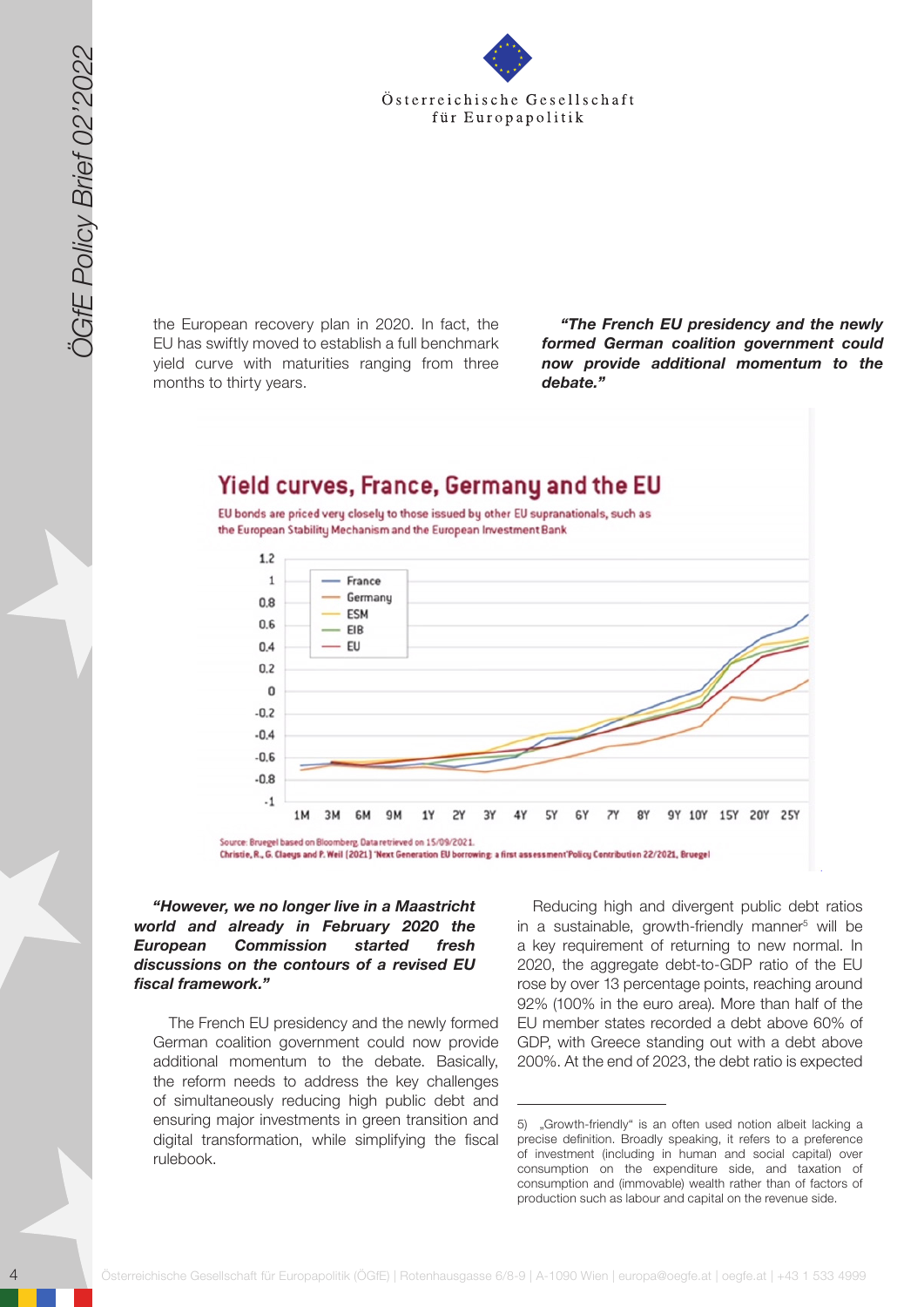

to remain above 100% of GDP in six EU member states (Belgium, Greece, Spain, France, Italy, and Portugal), up from three member states at the end of 2019.

When economic conditions allow, resuming a path of reducing public debt-to-GDP ratios will be essential for maintaining sound public finances and avoiding persistent fiscal divergences between EU member states. At the same time, an overly large upfront reduction in debt ratios would entail high social and economic costs and be counterproductive. In particular, the request for annual debt reduction of 1/20th of the gap between the current debt level and a target of 60% cannot reasonably be upheld. A simple reinstatement of the SGP in 2023 would imply excessive and economically completely unwarranted fiscal retrenchment in highly indebted countries. Thus, either the required pace of debt reduction is considerably slowed down or, alternatively, the target level of public debt is adjusted to better reflect current circumstances, say to 100%. Obviously, a combination of the two is also possible, perhaps even with some countryspecific variation.

#### *"Rather, a permanent EU facility to promote the green transition and digital transformation could be established when the RRF expires."*

A growth-friendly composition of public finances should promote investment and support sustained, sustainable and inclusive growth. Reflection is needed on the appropriate role of the economic governance framework to incentivise national investment and reforms. Promoting green, digital, and resilience-enhancing public investment deserves special attention, given the longterm challenges facing our economy. However, introducing some sort of a "green golden rule" by exempting certain categories of public expenditure would probably raise endless discussions given the fuzzy distinction between investment expenditures and other growth-enhancing expenditures. Rather, a permanent EU facility to promote the green

transition and digital transformation could be established when the RRF expires.

#### *"A simpler framework would contribute to increased ownership, better communication, and lower political costs for enforcement and compliance."*

Achieving the overarching goals of simplification, stronger national ownership and better enforcement remains highly relevant. This calls for simpler fiscal rules using observable and more stable indicators for measuring compliance, perhaps in the form of a medium-term expenditure rule. Such a rule could require the government expenditure to grow in line with medium-term potential growth, which, while still unobservable, would be subject to less frequent revisions compared to annual estimates of the output gap. It also includes considering whether a clear focus on 'gross policy errors', as set out in the Treaty, could contribute to a more effective implementation. A simpler framework would contribute to increased ownership, better communication, and lower political costs for enforcement and compliance.

**Osterreichische Gesellschaft für Europapolitik (Controller osterreichische Gesellschaft für Europapolitik (Controller osterreichische Gesellschaft für Europapolitik (Controller osterreichische Gesellschaft für Europapolit** The future of the EU`s fiscal rulebook will not be an easy debate. Learning from the two crises of the more recent past and avoiding a renewed framing in terms of moral hazard could support a cooperative outcome. Future stability is in everyone's interest and, moreover, positive country spill overs resulting from green investments will benefit all EU member states. However, some positioning along the old battlelines between the "frugals" and the "others" has already taken place. At this point in time, it is difficult to map out a "landing zone" of the discussion. But before going to battle, it may be useful for the parties to recall the central provisions of the Treaty on the Functioning of the European Union (TFEU) of Article 126 ("Member States shall avoid excessive government deficits") and Article 121 ("Member States shall regard their economic policies as a matter of common concern and shall coordinate them within the Council"). While sticking to the spirit of the treaty, seeking a cooperative positive-sum solution is warranted, rather than again slipping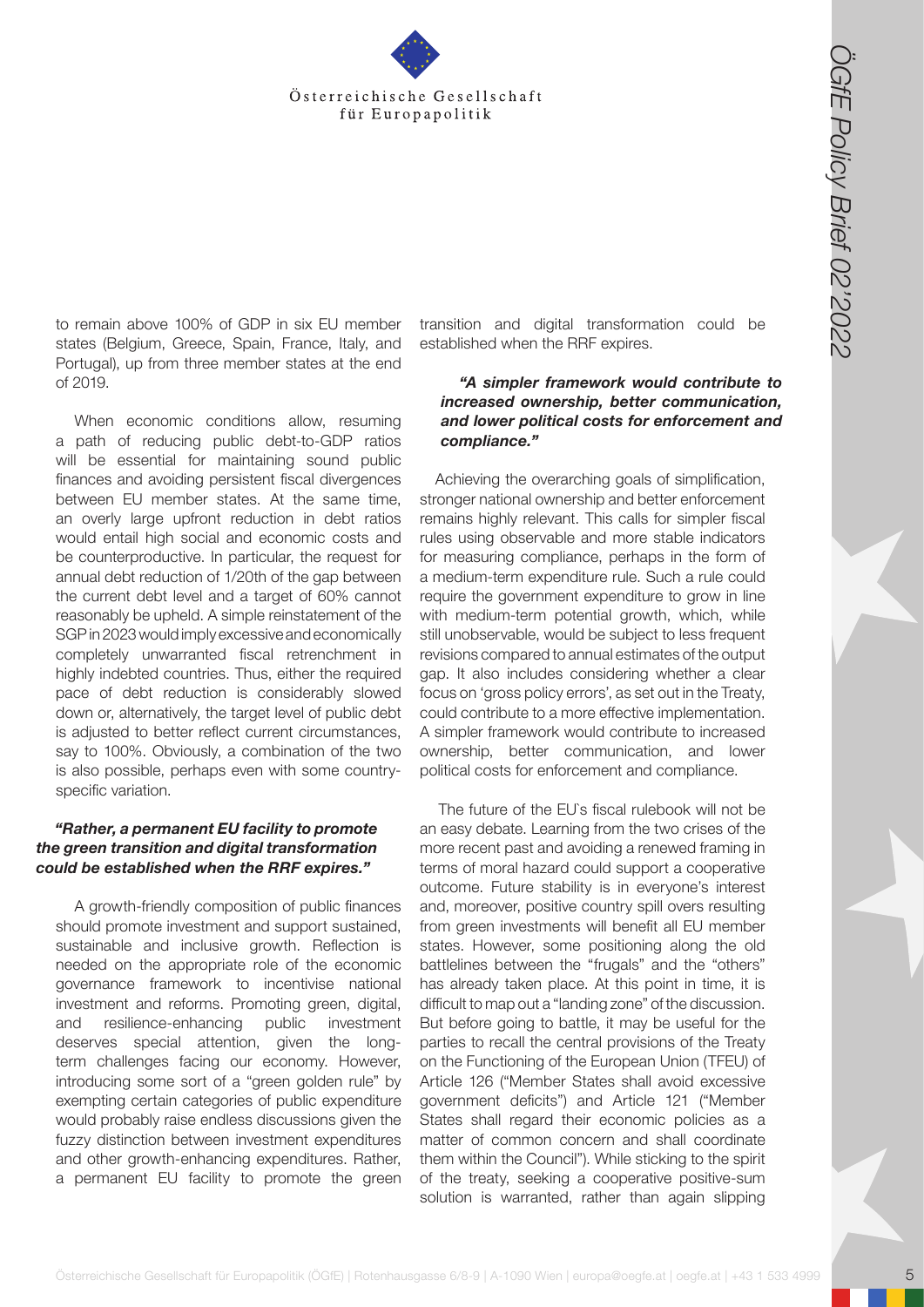

away into dead-end discussions between the two extreme poles of "no debt union" and "de facto abolishing the SGP".

*"At this point in time, it is difficult to map out a 'landing zone' of the discussion."* 

#### **3. Summary and policy recommendations**

The creation of the RRF testifies to an improved mutual understanding of economic challenges in the EU, including between EU member states and the European Commission. The nature of the COVID-19 crisis as an exogenous shock to all has helped to come to a cooperative agreement and to avoid the nasty moral hazard considerations of the past. A successful deployment of the RRF will have an impact well beyond its basic twin objectives of stimulating reforms and investments, informing the debate about the reform of the SGP, supporting the green and digital transition, possibly serving as a blueprint for the hotly contested instrument of a permanent fiscal capacity, and hopefully

strengthening the international economic weight of the EU by establishing a common safe asset.

 The post-COVID-19 macroeconomic environment is characterised by four new characteristics calling for a reconsideration of the Maastricht rules: significantly higher current values of public debts, very low or even negative interest rates, limited effectiveness of monetary policy in the vicinity of the effective lower bound, and common debt issuance with the adoption of the European recovery plan in 2020. Against this background, the reform needs to address the key challenges of simultaneously reducing high public debt and ensuring major investments in green transition and digital transformation, while simplifying the fiscal rulebook. More specifically,

1. adjust the public debt reduction criterion: reinstating the "old" debt rule would imply an overly large upfront reduction in debt ratios entailing high social and economic costs. Reflecting the new realities of higher debt levels, combined with very low or even negative interest rates, a strong case can be made for raising the target value for public



#### **Building on a successful deployment of the RRF**

Source: Buti (2021)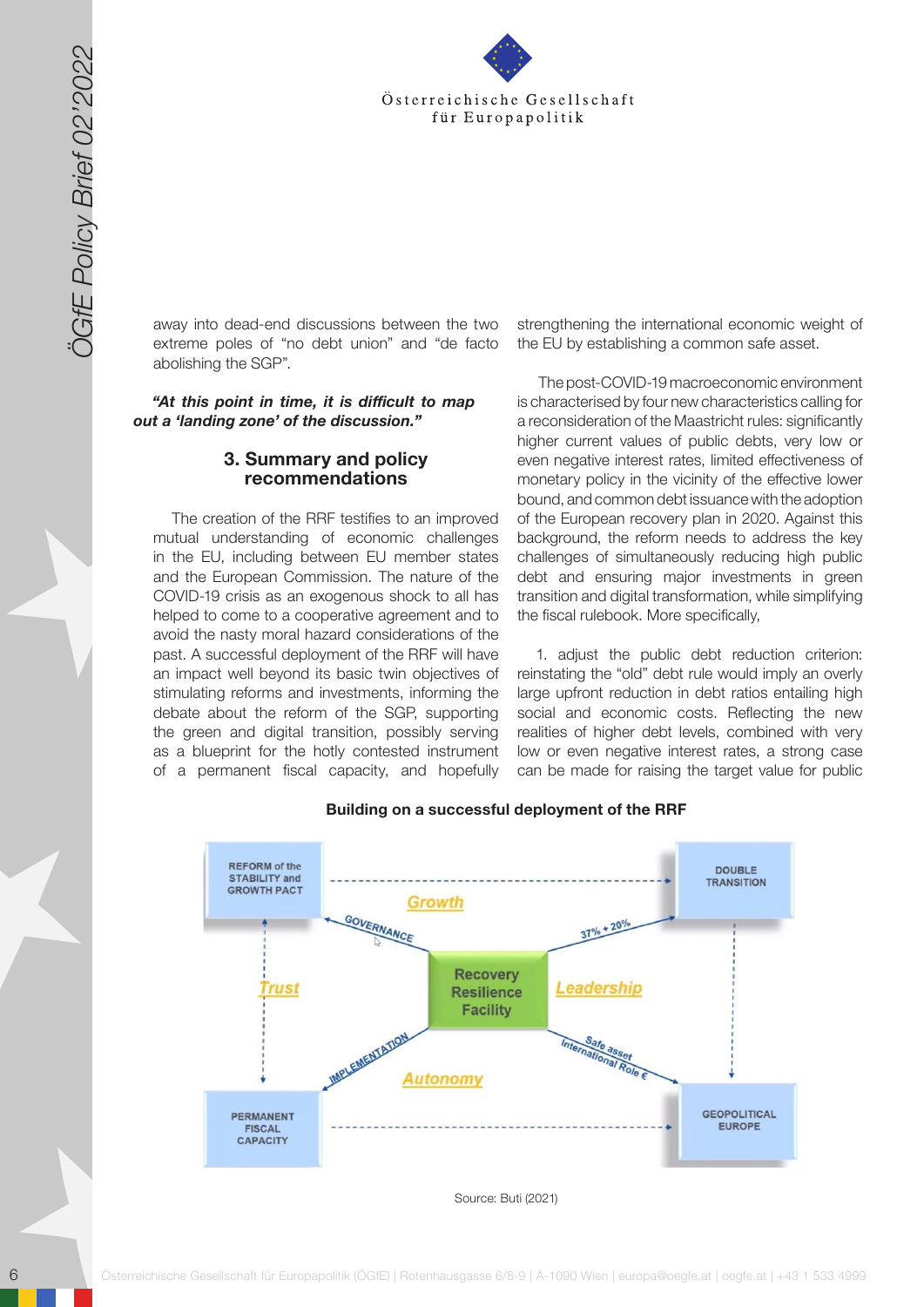

debt ratios and/or reducing the required pace of debt reduction.

Österreichische Gesellschaft<br>
(in Europapolitik (Constrained Gesellschaft)<br>
Schward Manual Gesellschaft für Europapolitik (Constrained Manua Gesellschaft)<br>
Schward Manua (Constrained Gesellschaft für Europapolitik (Const 2. move towards simpler fiscal rules based on observable indicators for measuring compliance, perhaps in the form of a medium-term expenditure rule. However, refrain from introducing some sort of a "green golden rule" by exempting certain categories of public expenditure as this would probably raise endless discussions given the fuzzy distinction between investment expenditures and other growth-enhancing expenditures.

3. consider incentivising the double transition towards green and digital by remodelling the RFF once it expires as a permanent fiscal capacity to support and stabilise broad categories of public investment in EU member states.

### **Literature**

Baldwin, R and B Weder di Mauro (2020), Economics in the time of COVID-19, CEPR Press.

Blanchard O J, Á Leandro and J Zettelmeyer (2021): "Redesigning EU Fiscal Rules: From Rules to Standards", PIIE Working Paper No. 21/1.

- Buti, M (2020), "Economic Policy in the Rough: A European Journey", CEPR Policy Insight No. 98.
- Buti, M and G Papacostantinou (2021), "Reshaping economic policy in the EU in the post-Covid world", CEPR Policy Insight No. 109.
- Buti, M and V Gaspar (2021), "Maastricht values", VoxEU.org 8 July.
- Christie, R., G. Claeys and P. Weil (2021) 'Next Generation EU borrowing: a first assessment'. Policy Contribution 22/2021, Bruegel.
- European Commission (2021), "Communication on one year since the outbreak of COVID-19: fiscal policy response".
- European Commission (2021), "Communication on the EU economy after COVID-19: implications for economic governance".
- Martin, P, J Pisani-Ferri, X Ragot (2021), "A new template for the European fiscal framework" VoxEU.org 26 May.
- SURE (2020), The European instrument for temporary Support to mitigate Unemployment Risks in an Emergency. https://ec.europa.eu/ info/business-economy-euro/economic-andfiscal-policy-coordination/financial-assistanceeu/funding-mechanisms-and-facilities/sure\_en
- Verwey, M and A Monks (2021), "The EU economy after COVID-19: Implications for economic governance", VoxEU.org 1 October.